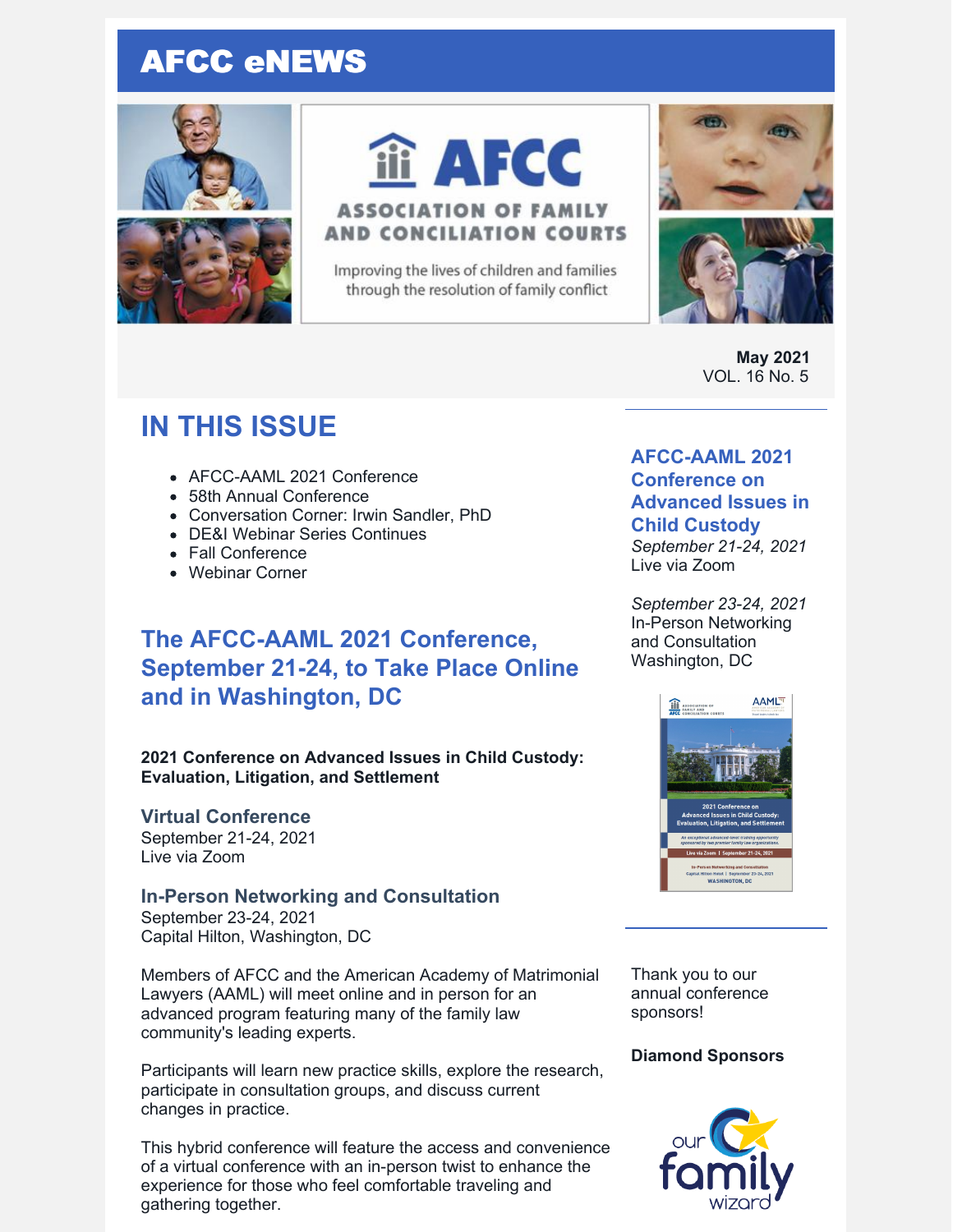- All sessions will be delivered virtually.
- A break in the programming on September 23, 2021 allows time to travel to Washington, DC.
- Several in-person activities will take place at the Capital Hilton on Thursday and Friday for those who wish to experience the networking and consultation this conference has to offer.
- Dedicated meeting space at the Capital Hilton will be available on September 23-24 for those who wish to view programs together.

Registration coming soon! **Read the [brochure](https://www.afccnet.org/Portals/0/Conferences/AFCC-AAML Conference Brochure.pdf) to learn more!**

# **The AFCC 58th Annual Conference Begins Next Week!**

## **When a Child Rejects a Parent: Are We Part of the Problem or the Solution?**

*June 1-3 and June 7-11, 2021 Live via Zoom*

#### **Bonus On-Demand Workshops!**

**Over 20 workshops** are now available to registrants of the 58th Annual Conference! Take advantage of this treasure trove of educational content from family justice experts. Registrants can **view the [workshops](https://www.afccnet.org/58thannualconference/On-Demand-Workshops) now** at no additional cost!

Enjoy these recently recorded workshops!

- **Hot Off the Press: A[F](https://www.afccnet.org/58thannualconference/On-Demand-Workshops/ctl/ViewWebinar/WebinarID/25/mid/1279)CC Ontario's [Parenting](https://www.afccnet.org/58thannualconference/On-Demand-Workshops/ctl/ViewWebinar/WebinarID/25/mid/1279) Plan Guide and Template** *presented by Professor Nick Bala, Justice Andrea Himel, and Justice Gerri Wong*
- **When a Child Says No: Working with Induced [Psychological](https://www.afccnet.org/58thannualconference/On-Demand-Workshops/ctl/ViewWebinar/WebinarID/39/mid/1279) Splitting after Break-up** *presented by Kelley Baker, PhD; Amy Eichler, PhD; Karen Woodall, PG.Dip; and Nick Woodall, MA*
- **When a Parent Comes Out: The Role of the Attorney and Therapist in the Family [Transition](https://www.afccnet.org/58thannualconference/On-Demand-Workshops/ctl/ViewWebinar/WebinarID/43/mid/1278)** *presented by Jodi Argentino, JD*

**Don't miss this opportunity to learn even more**! (*No certificate of attendance will be issued for viewing on-demand workshops*.)

#### **Check Out the Conference Portal**

Visit the **AFCC 58th Annual [Conference](https://www.afccnet.org/58thannualconference/) Online Portal** to view full conference information. You can:

- Visit the **[Sessions](https://www.afccnet.org/58thannualconference/Sessions) tab** to view the full schedule, including workshop descriptions, date and time, presenter information, and more.
- **[Download](https://www.afccnet.org/Portals/7/AFCC 58th Annual Conference Brochure_1.pdf)** the conference brochure.
- Check **[continuing](https://www.afccnet.org/58thannualconference/Continuing-Ed) education** approvals and pending





#### **AFCC 58th Annual Conference**

*June 1-3, 2021 and June 7-11, 2021*



## **AFCC Chapter Conferences & Webinar Series**

**Australia Chapter Annual [Conference](http://afccnet.org.au/conferences/)** July 2-4, 2021 South Brisbane, QLD

**[Wisconsin](http://www.afccwi.org/Index.html) Chapter Annual Conference** September 30, 2021 Delafield, Wisconsin

**Ontario Chapter Annual [Conference](https://afccontario.ca/)** October 15, 2021 Toronto, Ontario

#### **Illinois Chapter**

**Annual [Conference](http://www.afccillinois.org/event-4080853)** October 22, 2021 Being held virtually followed by a live social gathering (COVID-19 restrictions permitting)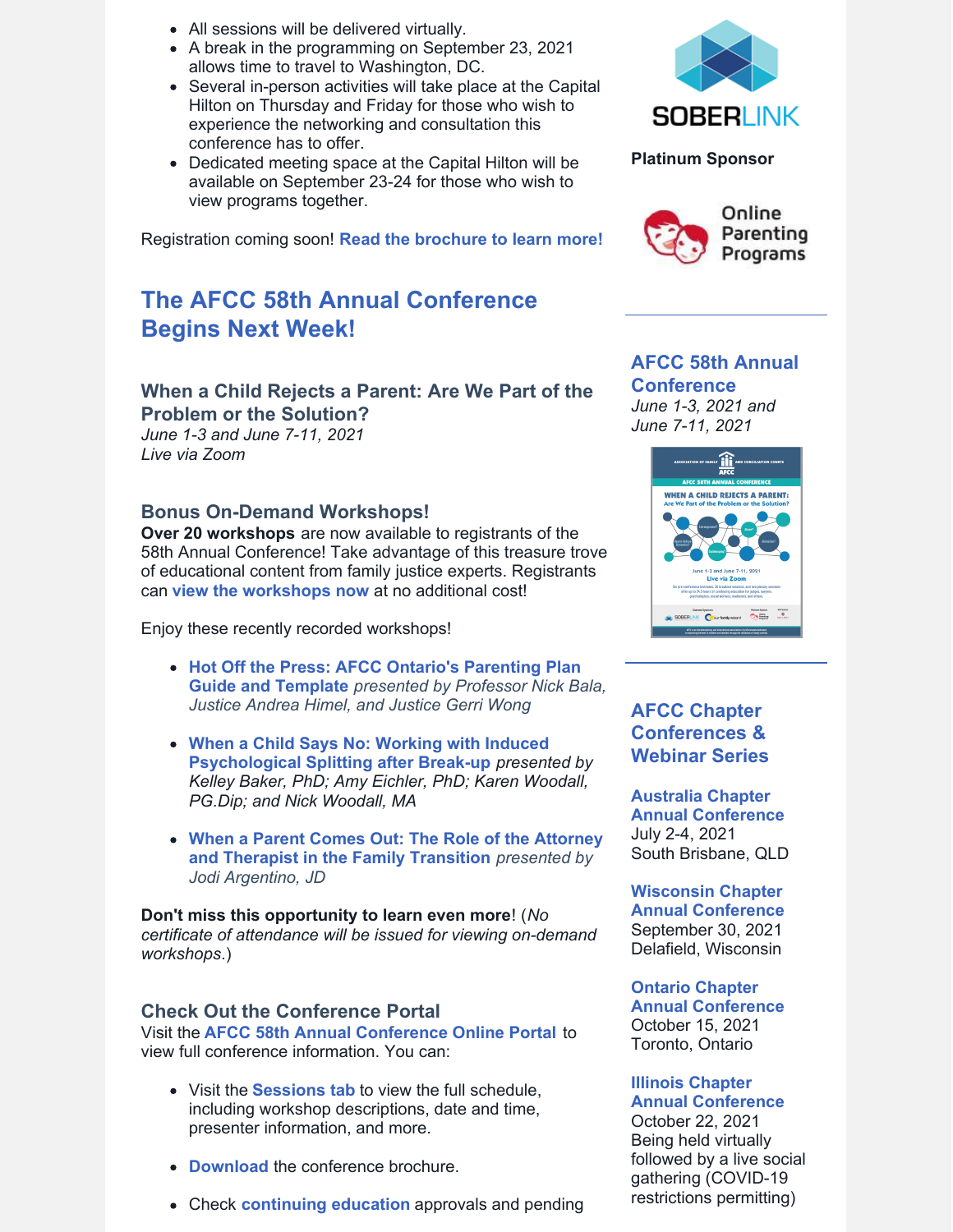applications.

- Learn about **[conference](https://www.afccnet.org/58thannualconference/Sponsors) sponsors and exhibitors**.
- Read other **conference [information](https://www.afccnet.org/58thannualconference/More-Info)**, including equipment requirements, social activities, and how to make the most of your conference experience.
- **[Register](https://members.afccnet.org/events/event-registration/?id=c8475628-5321-4332-93c3-20358b9d98fb)** for the conference and pre-conference institutes!

**[Register](https://www.afccnet.org/58thannualconference/) now!**

# **Attend the Next Presentation in the AFCC DE&I Webinar Series on July 7th!**

#### **Culture Specific Family Conflict: Case [Applications](https://www.afccnet.org/Conferences-Training/Webinars/ctl/ViewConference/ConferenceID/430/mid/772)** *Gitu Bhatia, PsyD; Linda Bortell, PsyD; and Frank Davis, PhD* Wednesday, July 7, 2021 4:00pm-5:00pm Eastern Time US/Canada Registration closes on July 6, 2021 at 9:00am Eastern Time US/Canada **Free registration includes a certificate of attendance**. You *must* register to attend. **[Register](https://www.afccnet.org/Conferences-Training/Webinars/ctl/ViewConference/ConferenceID/430/mid/772) now!**

**Arizona Chapter Annual [Conference](https://www.azafcc.org/)** January 21-23, 2022 Sedona, Arizona

#### **Resource of the Month**

#### **Recommended Webinar**

*Claims and Counterclaims in Parental Alienation Research: What's a Family Court Professional to Do?*

Presented by Robin Deutsch, PhD, ABPP; Peter Jaffe, PhD; and Michael Saini, PhD

**[Watch](https://www.afccnet.org/Member-Center/Webinar-Archives/ctl/ViewConference/ConferenceID/409/mid/776) now!** (*AFCC member login required*.)

This webinar will provide ways of understanding and addressing issues of race, ethnicity, and culture through a discussion between mental health professionals in forensic and clinical roles. The presenters will discuss the challenges faced by mental health professionals in application of psychological terms when working with diverse populations and the paradigm shift from cultural competence to cultural humility.

#### **Discussion Group**

**Wednesday, July 21, 2021** 4:00pm-5:00pm Eastern Time US/Canada *Registration is required*. **[Register](https://us02web.zoom.us/meeting/register/tZMsc--hpzwiGNwcGrwhpXUJ_UxD9il3H1mE) now!**

# **Conversation Corner: Irwin Sandler, PhD**

*A column throwback to the eNEWS of the 90's*

**AFCC**: You've been studying the effectiveness of prevention programs for children and families for over a forty-year period. What keeps you going?

**Irwin Sandler**: I've always been interested in the topic of resilience and curious why some children adapt well to a major disruption like divorce while other children are devastated. So beyond finding out why that is, which is sort of an intellectual issue, I've wanted to figure out how we can make a difference. **[Read](https://files.constantcontact.com/6beb60a3701/c90ce87f-8ae4-41ae-a4fe-35151cd27a47.pdf) more**.



# **The AFCC Fall Conference Comes to Cincinnati, Ohio!**

Save the date for the **AFCC Fall [Conference](https://www.afccnet.org/Conferences-Training/AFCC-Conferences/ctl/ViewConference/ConferenceID/362/mid/615)**! More information coming soon!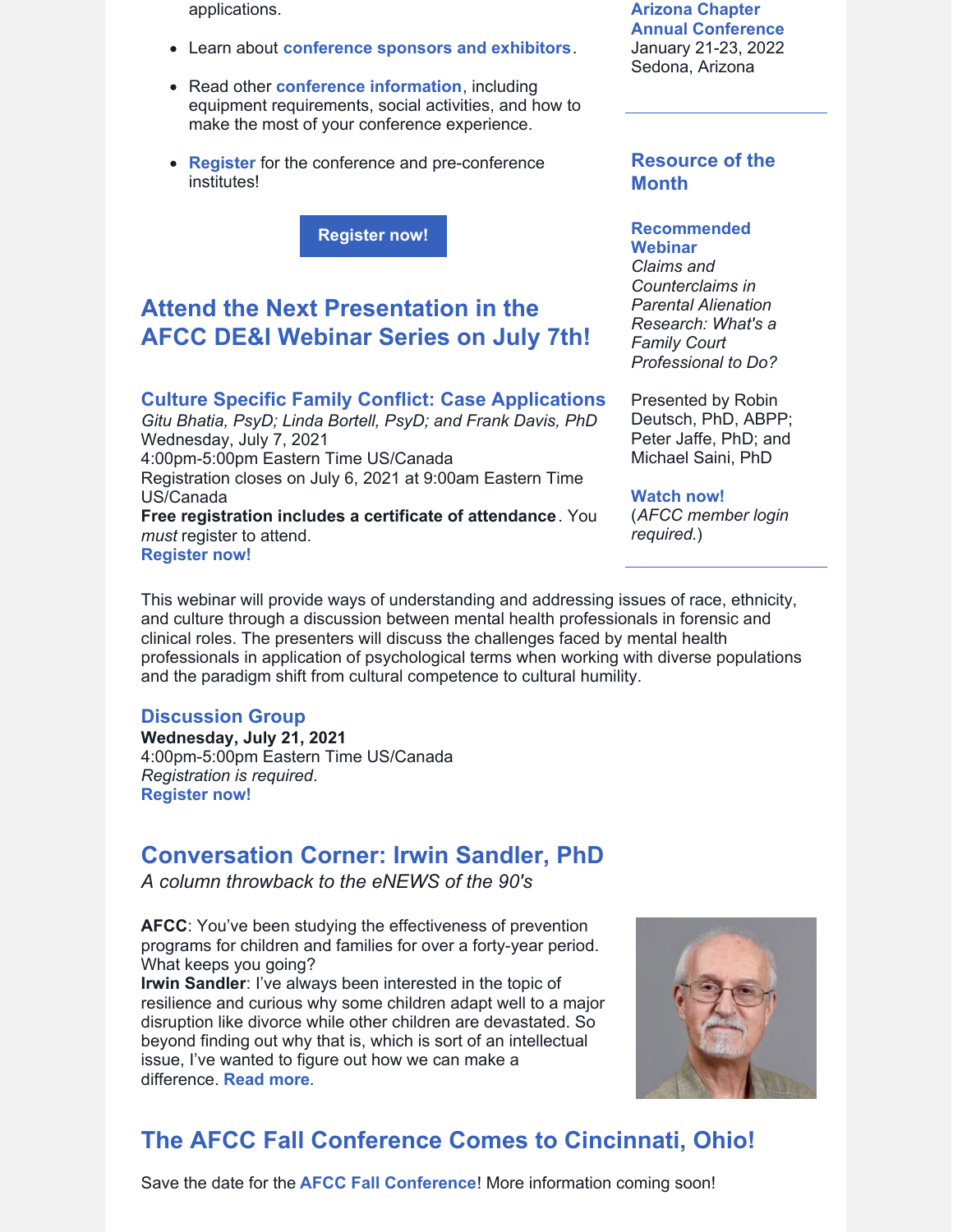## **AFCC Fall Conference** *Unmuting the Voices of Children and Families: Can You Hear Me Now?* November 11-13, 2021 Cincinnati Netherland Plaza Cincinnati, OH

# **AFCC Webinar Corner**

#### **The Role of Family Law [Professionals](https://www.afccnet.org/Conferences-Training/Webinars/ctl/ViewConference/ConferenceID/389/mid/772) in Preventing Gun Violence**

Judge Mark A. Juhas and Julia Weber, JD, MSW June 22, 2021 | 1:00-2:00pm Eastern Time US/Canada Registration closes on June 21, 2021 at 9:00am Eastern Time US/Canada.

The prevalence of firearms in our communities and the role they play in mass casualties, suicide, and domestic violence has become tragically familiar. There are opportunities for prevention in the family court and with family justice professionals. The presenters will provide information on "red flag" laws, the legal and social reality of domestic violence and suicide, and the role family law professionals can play in preventing gun violence.



**Judge Mark A. Juhas** (above left) sits in a general family law assignment on the Los Angeles Superior Court. He is the current Chair of the California Commission on Access to Justice and he recently received a lifetime achievement award from the Family Law Section of the State Bar and a Distinguished Service Award from the Judicial Council.

**Julia Weber, JD, MSW** (above right) serves as Giffords Law Center's implementation director, implementing gun safety laws with a focus on equity, diversity, and inclusion. She is a trained mediator, member of the California bar, serves as an expert witness, and is an adjunct professor at Golden Gate University School of Law.

**Registration** Members: \$15 Non-Members: \$50 **Certificate of Attendance** Members: \$15 Non-Members: \$20

Continuing education credit may be available for lawyers, judges, psychologists, social workers, counselors, and other professionals. **[Learn](https://www.afccnet.org/Conferences-Training/Webinars/ctl/ViewConference/ConferenceID/389/mid/772) more**.

**[Register](https://www.afccnet.org/Conferences-Training/Webinars/ctl/ViewConference/ConferenceID/389/mid/772) today!**

## **Register Now for AFCC's July webinar!**

**[Interviewing](https://www.afccnet.org/Conferences-Training/Webinars/ctl/ViewConference/ConferenceID/420/mid/772) Children About Sexual Abuse: What They Know and How They Tell Us** Mindy Mitnick, EdM, MA July 14, 2021 | 1:00-2:00pm Eastern Time US/Canada **[Register](https://www.afccnet.org/Conferences-Training/Webinars/ctl/ViewConference/ConferenceID/420/mid/772) now!**

Continuing education credit may be available for lawyers, judges, psychologists, social workers, counselors, and other professionals. **[Learn](https://www.afccnet.org/Conferences-Training/Webinars/ctl/ViewConference/ConferenceID/420/mid/772) more**.

# **Chapter News**

**Judith Lake,** AFCC member from Edmonton, Alberta, is the new president of the Alberta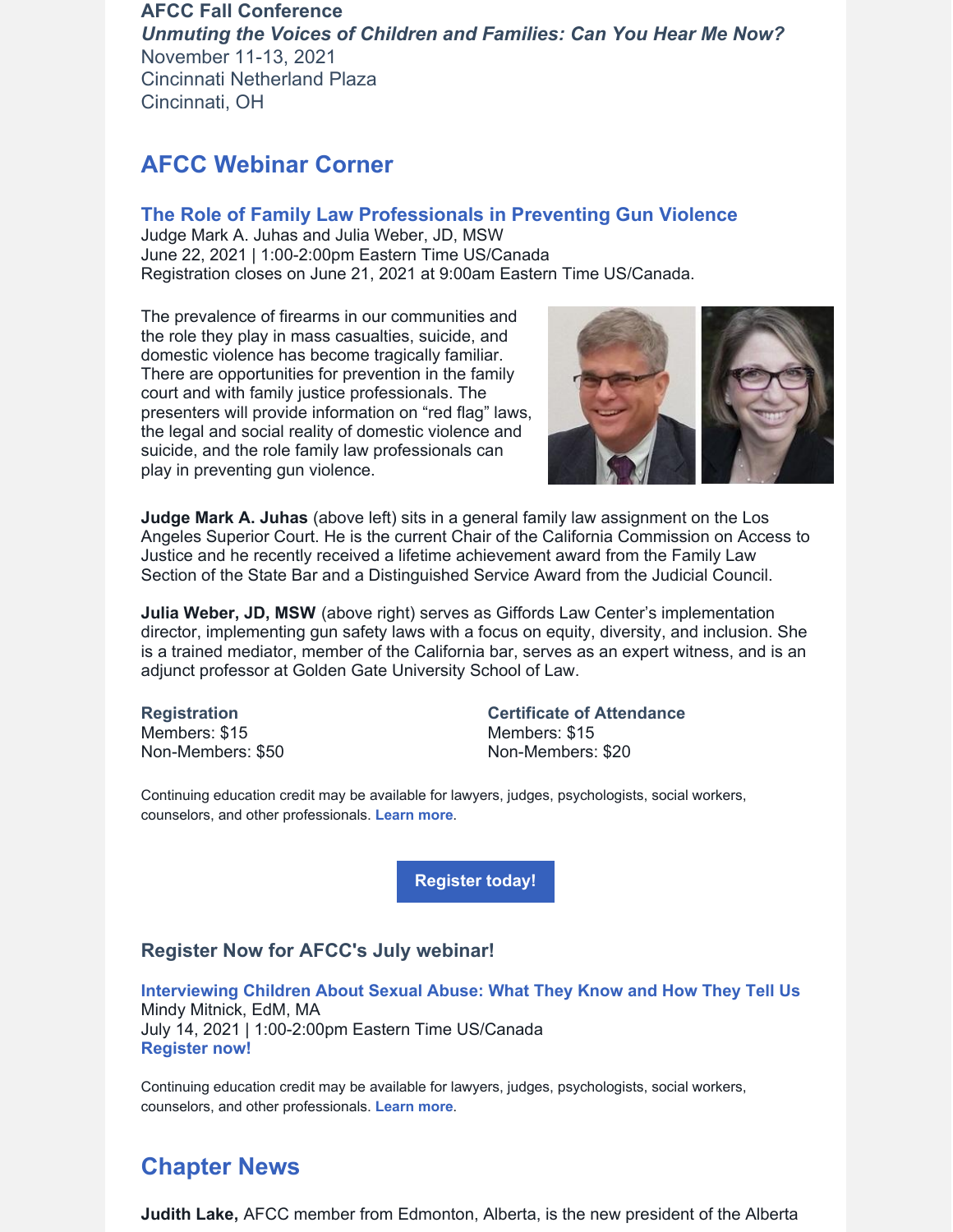chapter of AFCC. Judith is a nationally chartered mediator and trainer with over 20 years of experience in the areas of workplace, separation and divorce, civil claims, and restorative justice. She is an ADR coach and lecturer with the University of Alberta's Faculty of Business. Judith co-authored and instructs ADRIA's Separation & Divorce Mediation program. She was a family mediator with Alberta Justice Resolution Services for nine years and now mediates for their Family Mediation and Civil Claims programs. She also worked with the Mediation and Restorative Justice Centre, starting as a volunteer mediator with the Victim/Offender Mediation Program before becoming a Cochair and then Executive Director of the Centre. Congratulations, Judith!

**Denise Wennogle**, AFCC member from Morristown, New Jersey, is the new president of the New Jersey chapter of AFCC. After completing a judicial clerkship with The Honorable William J. McGovern, III in the Superior Court, Family Part, Sussex County, New Jersey, Denise joined the firm of Scott & Daly, LLC as an Associate. She then opened the firm of Wennogle Law, LLC, which is solely dedicated to family law. Denise is a Board Member and Past President of the New Jersey Collaborative Law Group and is a member of the New Jersey Association of Professional Mediators. Denise is a former Barrister of the Barry I. Croland Family Law Inn of Court



and the Worrall F. Mountain Inn of Court, and currently a board member of the Justice Marie L. Garibaldi Alternative Dispute Resolution Inn of Court. Denise volunteers for the Jersey Battered Women's Services and the Women's Center at the County College of Morris. Congratulations, Denise!

**The New Jersey Chapter's Phil Sobel Award** was presented to Dr. Frank Weiss at the chapter's annual meeting in late April. Attorney Philip N. (Phil) Sobel was one of the founding members of the New Jersey chapter in the late 1990s. Phil's dream was to reform the court system to help families collaborate in resolving conflict without having to go to court. After Phil's untimely death in 2012, the New Jersey chapter created the annual Phil Sobel Award to honor his vision. This year's recipient, Frank, holds a PhD in psychology and has been in private practice for almost 30 years. He is a charter member of the chapter and served as president from 2009-2010. He joins other distinguished recipients, including current Past President Marcy Pasternak and President Denise Wennogle.

# **Member News**

**Jessica Pearson**, AFCC member from Denver, Colorado, is proud to announce the publication of a new book, co-edited with Jay Fagan, entitled *New Research on Parenting Programs for Low-Income Fathers*. Jessica and Jay are codirectors of the national Fatherhood Research & Practice Network (FRPN). The book, published by Routledge Press, features 13 studies funded and guided by FRPN. It covers key topics, such as increasing paternal engagement and improving parenting skills, engaging mothers to support father-child contact, building systems-level inclusion for fathers, staff training and effective resources for fatherhood practitioners. The book concludes with a summary of key learnings and suggestions for future research. Learn more and purchase the book **[here](https://www.routledge.com/New-Research-on-Parenting-Programs-for-Low-Income-Fathers/Fagan-Pearson/p/book/9780367363420)**. Congratulations, Jessica!



## **AFCC Membership Meeting**

AFCC's annual Membership Meeting and Awards Ceremony will take place as an online Zoom meeting. Mark your calendars for **Friday, June 4, 2021 at 5:00 pm Eastern Time US/Canada**. Highlights include the election of new board members, committee reports, and the passing of the gavel to the new AFCC president.

AFCC will also acknowledge the achievements of AFCC members to the field by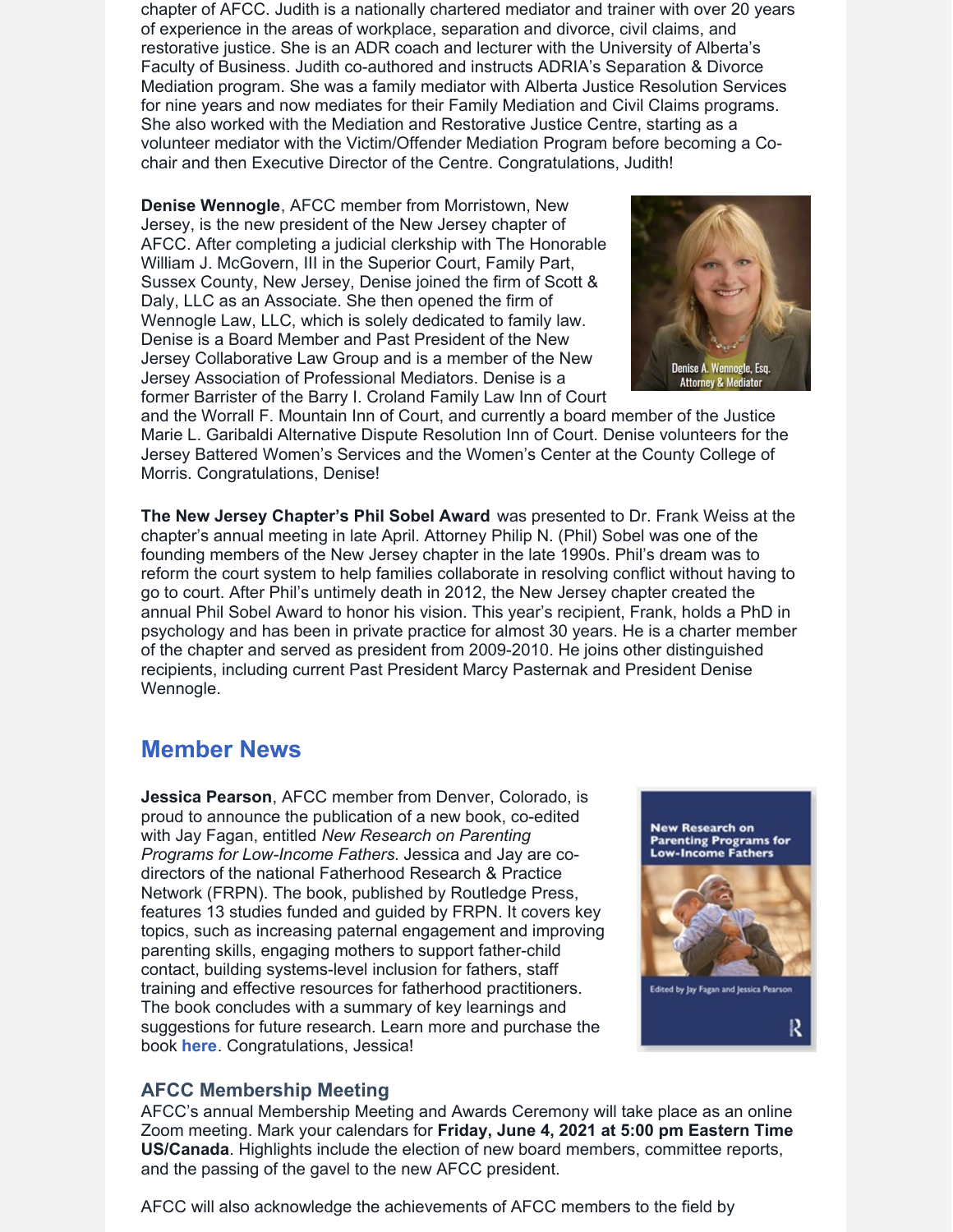presenting the following awards: the Meyer Elkin Essay Award, the Irwin Cantor Innovative Program Award, the Stanley Cohen Distinguished Research Award, the Tim Salius President's Award, and the John E. VanDuzer Distinguished Service Award. Please join us in celebrating the contributions of this year's award winners and leadership. You must register to participate in the meeting. **[Register](https://us02web.zoom.us/meeting/register/tZErd-qrrT0jHNQQC6k9zoObCMTBX8zNCd8k) now!**

**Do you have a notable achievement to share?** Email **Gina [Wentling](mailto:gwentling@afccnet.org)** with your story and a professional head shot (JPEG or PNG preferred), if you have one, to be featured in next month's Member News!

#### **AFCC eNEWS**

The *AFCC eNEWS* is the monthly e-newsletter of the Association of Family and Conciliation Courts. The *eNEWS* provides up-to-date information for professionals including practice tips, international news, and the latest initiatives in family law and conflict resolution. The *AFCC eNEWS* is provided at no charge to you; anyone can subscribe. **[Subscribe](http://www.afccnet.org/Resource-Center/AFCC-eNEWS) here**.

*AFCC members are free to share eNEWS content.*

**EDITOR: Katie [Porter,](mailto:kporter@afccnet.org) MSW, JD**

**ASSOCIATE EDITOR: Gina [Wentling](mailto:gwentling@afccnet.org)**

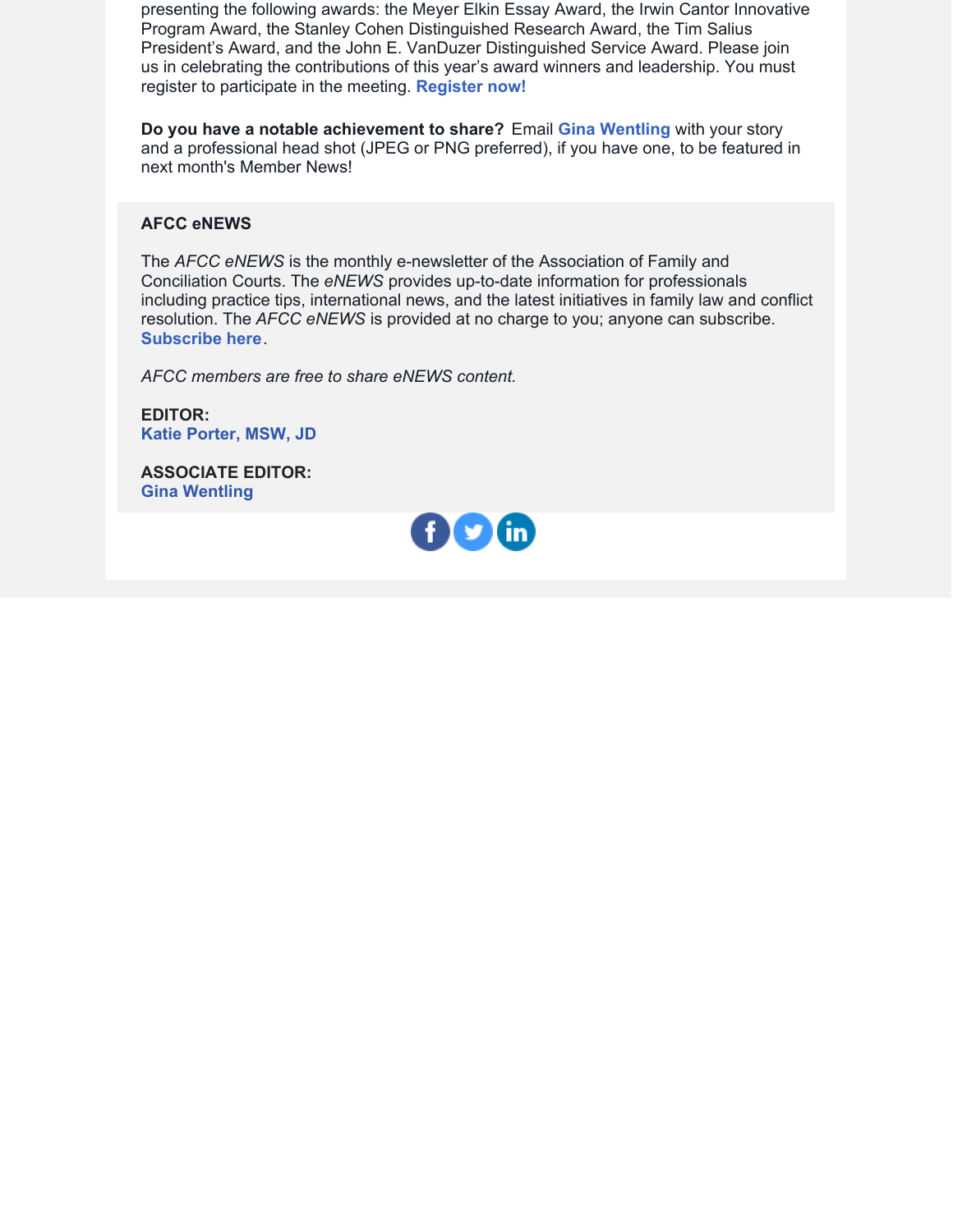

**May 2021 VOL. 16 No. 5**

# **Conversation Corner: Irwin Sandler, PhD**

*A column throwback to the eNEWS of the 9o's*

Irwin Sandler, PhD, is a pre-eminent researcher in the field of prevention programs for children and families. For over thirty years, he has conducted efficacy research of established programs and used developmental theory and models of resilience to design interventions for families experiencing major life stressors, primarily in the areas of parental divorce and bereavement from the death of a parent. He has conducted research on stress, social support and coping in children and adolescents in these high stress situations to better understand factors that lead children to adjust well and avoid long-term problem outcomes. Dr. Sandler has published major reviews of the literature on parent education programs in the family courts



and in other settings. He has been a member of the working group of the National Research Council and Institute of Medicine that produced a landmark review of preventive interventions for children and adolescents and has been a co-author on a paper describing standards of evidence for preventive interventions. He is the co-developer and evaluator with Sharlene Wolchik of the [New Beginnings](https://reachinstitute.asu.edu/programs/new-beginnings)  [Program.](https://reachinstitute.asu.edu/programs/new-beginnings) Findings about this program have been published in multiple studies that demonstrate long-term benefits for children following divorce. Dr. Sandler received a BA from Brooklyn College in 1966 and a PhD in Clinical Psychology from the University of Rochester in 1971. Subsequently, Dr. Sandler moved to Arizona, where he has been affiliated with Arizona State University (ASU) in Tempe ever since. Dr. Sandler is currently a Regents' Professor Emeritus and Research Professor with the REACH (Research and Education Advancing Children's Health) Institute and the Department of Psychology. Dr. Sandler has been an AFCC member since 1990 and is scheduled to present the AFCC webinar "Parent Education for Divorcing and Separating Families: Are We Accomplishing Our Goals?" in October of this year.

**AFCC:** You've been studying the effectiveness of prevention programs for children and families for over a forty-year period. What keeps you going?

**Irwin Sandler:** I've always been interested in the topic of resilience and curious why some children adapt well to a major disruption like divorce while other children are devastated. So beyond finding out why that is, which is sort of an intellectual issue, I've wanted to figure out how we can make a difference. We focus on parenting because our research and a lot of other research shows that the quality of parenting after divorce is one of the strongest predictors of how children will do. We have a number of studies about parenting by fathers and mothers showing both are important and both have an effect, but even more importantly, we have research showing that whoever is providing high quality parenting can make a difference, even if the other parent is completely screwing up. This is a strong message to get to share with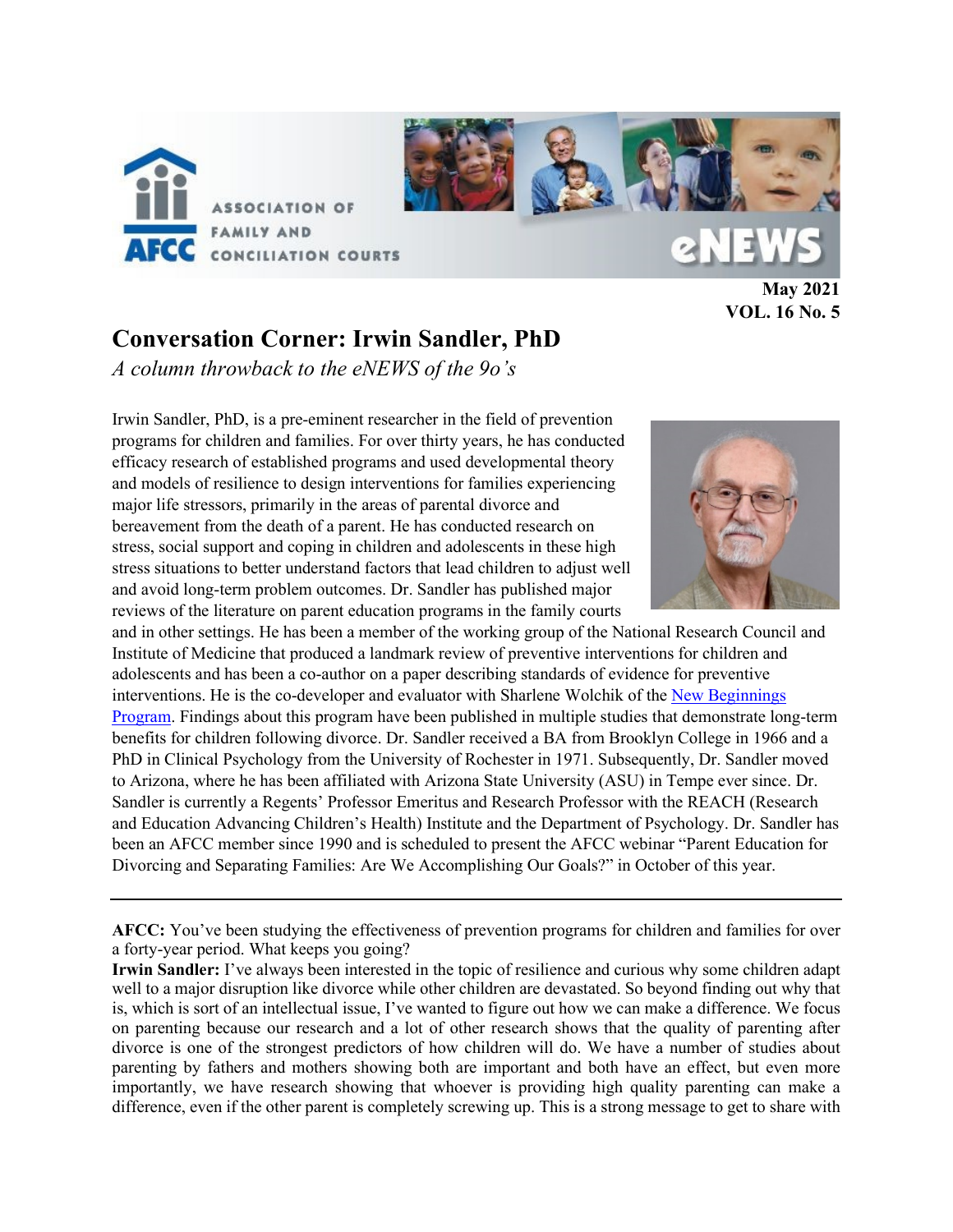parents. You can tell a parent that he/she can make a difference. You can say, "I know you are concerned that the other parent may not be disciplining or feeding your children the way you wish and you cannot do a lot about that, but you can control what you do and you can really make a difference." We have the data to show that! I think that is an empowering message. I'm still doing this because in the grand scheme of things, our work as researchers is not going to mean anything if we don't get out there and let people know what we are learning and providing programs that can make a difference.

**AFCC:** We hear a lot about the importance of using evidence-based programs, but what does that really mean in the family law arena? How can true research principles be applied? Is it correct in thinking it's hard to get a completely randomized study?

**IS:** It's a myth! I know courts often think it's hard to do but it's not really that hard. It can be done and it has been done. I've completed five randomized trials involving children's adjustment to divorce and several of them were administered with the court. A randomized trial is the gold standard of research. There are other acceptable designs but a randomized trial, if properly done, provides the highest level of confidence about program effectiveness. It's what they are doing with the COVID-19 vaccines. It means that with proper analysis a consumer can be confident that the program is effective. I feel strongly that the trial must be randomized to be considered evidence-based but that's not necessarily what is happening in the real world. I have seen some weaker designs and even some ridiculous ones from a scientist's point of view. There is research showing that some parenting after divorce programs have not been beneficial (some even harmful) and we don't want that for families, so it's really important to get this right. A randomized design can, for example, involve providing the new program for some participants and a program that the court is already using for other participants. If the court does not know if their existing program works, then they are simply providing another plausible alternative. Other design options include using a control group of other online programs, or a wait list control group, which means all participants receive the program (and the proposed benefit) but some participants will get it now and other participants will get it in a few months. Court professionals need to know that randomized trials aren't simple, but they are doable. Frankly, not all parent education works, BUT we can find out which ones do and which ones don't. We can get answers to what court professionals want to know so why wouldn't we do it?

**AFCC:** If some parenting after divorce programs are helpful while others may not be, how does a family law professional, court, or parent know whether the one they are taking or providing is effective? **IS:** Firstly, I think the goal of parent education is right on the mark. Providing this information to parents, strengthening their parenting skills post-divorce, and thereby promoting the wellbeing of children is from my perspective a wonderful thing and I'm glad courts are taking on this responsibility. We just need to make sure that what we are doing, to the extent that we can discern, is effective. There are registries of effective programs in multiple fields including one sponsored by the National Institute of Justice. Blueprints for Healthy Youth Development based in Colorado is one good example. They lay out their criteria for why they are saying whether something is evidence-based and give a level of evidence, such as "model program", "promising program", etc. The public would really benefit if all providers said, "I can do better than that and I'll show you. This is an even better outcome and even better evidence than yours." Unfortunately, that is not what we do as a field right now because there is a myth that you cannot evaluate these programs, which is just not true. These are outcomes that really matter in people's lives and we should treat them the way we treat diabetes, COVID-19 or any other physical health outcome.

**AFCC:** What have you been researching recently? Is there anything that has you particularly excited? **IS:** Yes! Back in late January, we received the results on a program I developed with Dr. Sharlene Wolchik, my long-time colleague and a fellow ASU researcher and professor, and they are the best results I've seen in 30 years for an online program. We modified our ten week in-person parenting-after-divorce program called the New Beginnings Program to fit an interactive, online platform. While the in-person program has remarkable long-term benefits for children, it's costly to deliver and was not reaching as many parents as we'd hoped. The online format which we call eNBP, allows for broader access and affordability, plus it's